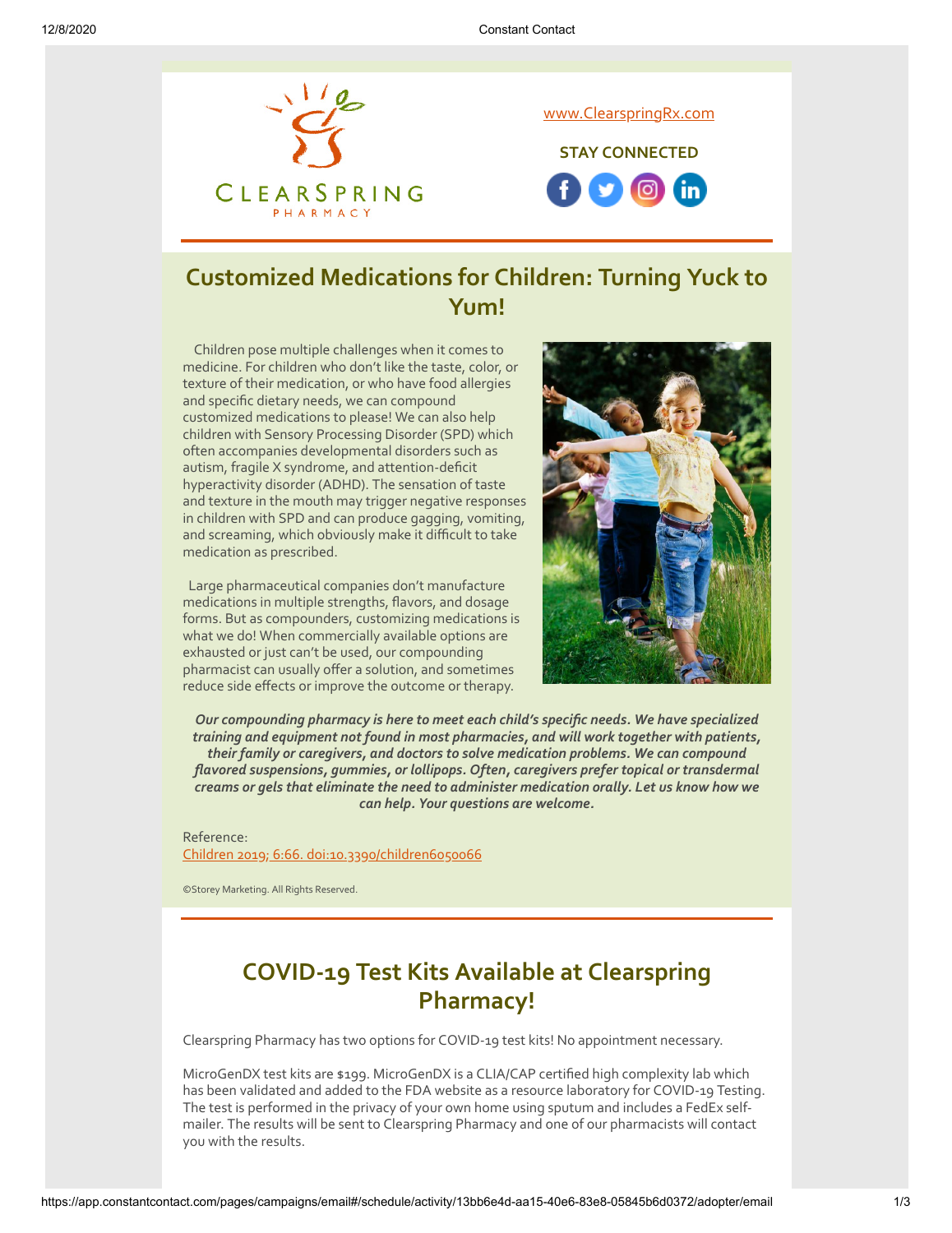#### 12/8/2020 Constant Contact

Also available is the Vibrant COVID-19 Antibody Assay by Vibrant America Clinical Labs for \$199. This test allows for the qualitative detection and differentiation of human IgG and IgM antibodies to SARS-CoV-2 in human serum and dried blood spot. Vibrant America antibody test has been authorized by FDA under EUA for use by authorized laboratories and it is done using fingerstick blood specimen collected by the pharmacist.

*Ask us form more information!*

# **Have you been laid-off or furloughed due to COVID-19?**

If you are having trouble paying for your cash compounded prescriptions at this time, please speak to one of our professional staff members to find out how we can help you. We do not want you to discontinue or alter your medication regiment due to financial hardship. *We can help!*

Be sure to follow [@ClearspringPharmacy](https://www.instagram.com/clearspringpharmacy/) on Instagram to keep up with the latest happenings at the pharmacy and important health information!



### **Download our App**

ClearSpring mobileRx app allows you to refill prescriptions on your mobile device at your convenience. You can refill multiple prescriptions on a mobile device by entering your prescription numbers, scanning the barcode on the prescription bottles or using your Patient Profile.







# **Two-Way Text Communication**

At ClearSpring Pharmacy, we now offer two-way text communication where we can communicate conveniently about your prescription, refill status, insurance, etc. Ask your pharmacist for details.



**Littleton** 8031 Southpark Circle, Suite B Littleton, CO 80120 **303.707.1500 (phone) 303.707.1717 (fax)**

> **[Shop our Littleton](https://www.pointy.com/shops/usa/colorado/littleton/clearspring-pharmacy-littleton?utm_source=+Patient+Newsletter+-+July+2018&utm_campaign=Patient+-+July+2018&utm_medium=email) Location**



**Cherry Creek** 201 University Blvd. #105 Denver, CO 80206 **303.333.2010 (phone) 303.333.2208 (fax)**

> **[Shop our Cherry](https://www.pointy.com/shops/usa/colorado/denver/clearspring-pharmacy-cherry-creek?utm_source=+Patient+Newsletter+-+July+2018&utm_campaign=Patient+-+July+2018&utm_medium=email) Creek Location**